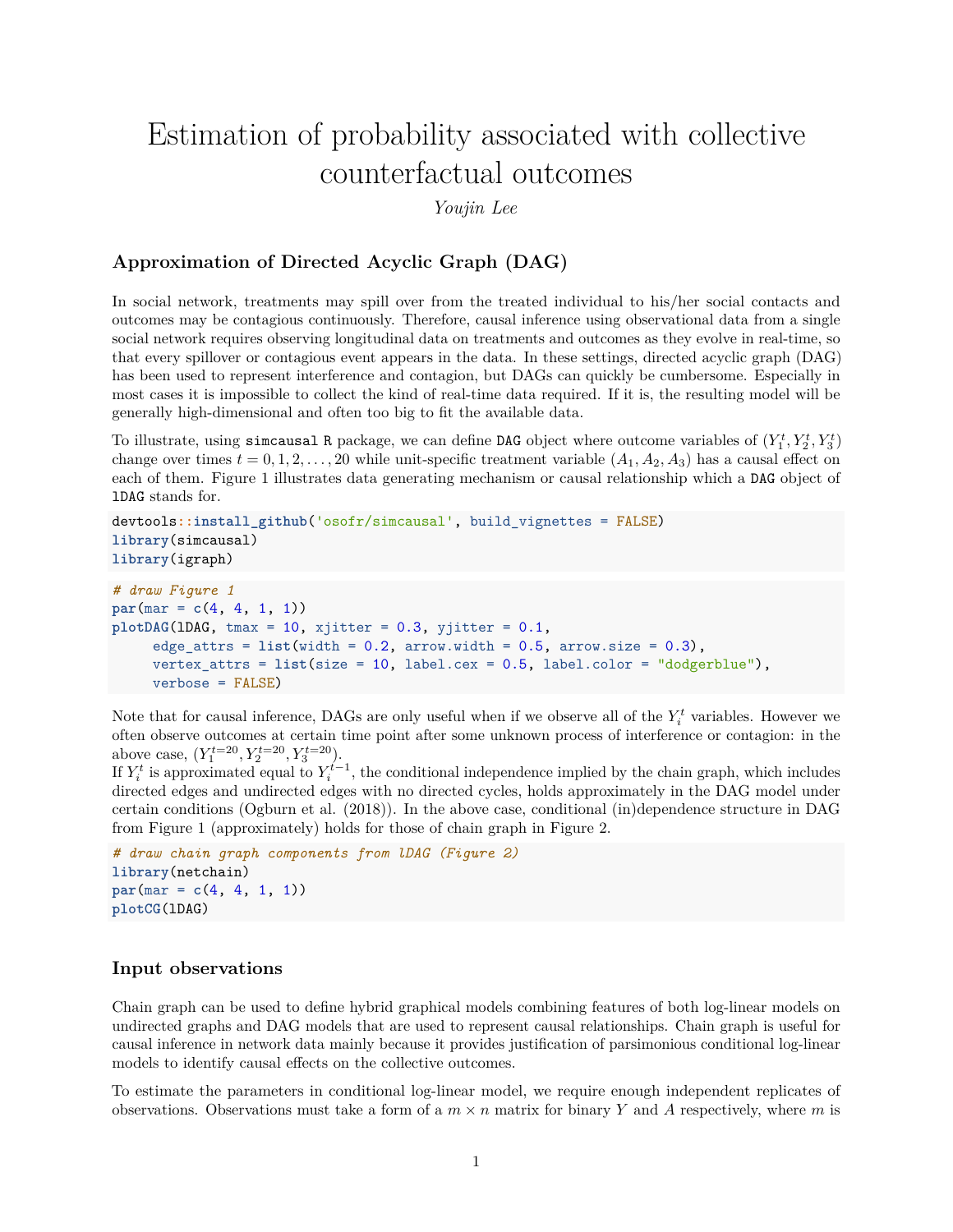

Figure 1: plotting an example of evolving outcome variables  $(Y_1, Y_2, Y_3)$  and treatment variables  $(A_1, A_2, A_3)$ following directed cyclic graph of lDAG.

<span id="page-1-0"></span>

<span id="page-1-1"></span>Figure 2: Plotting chain graph component from lDAG.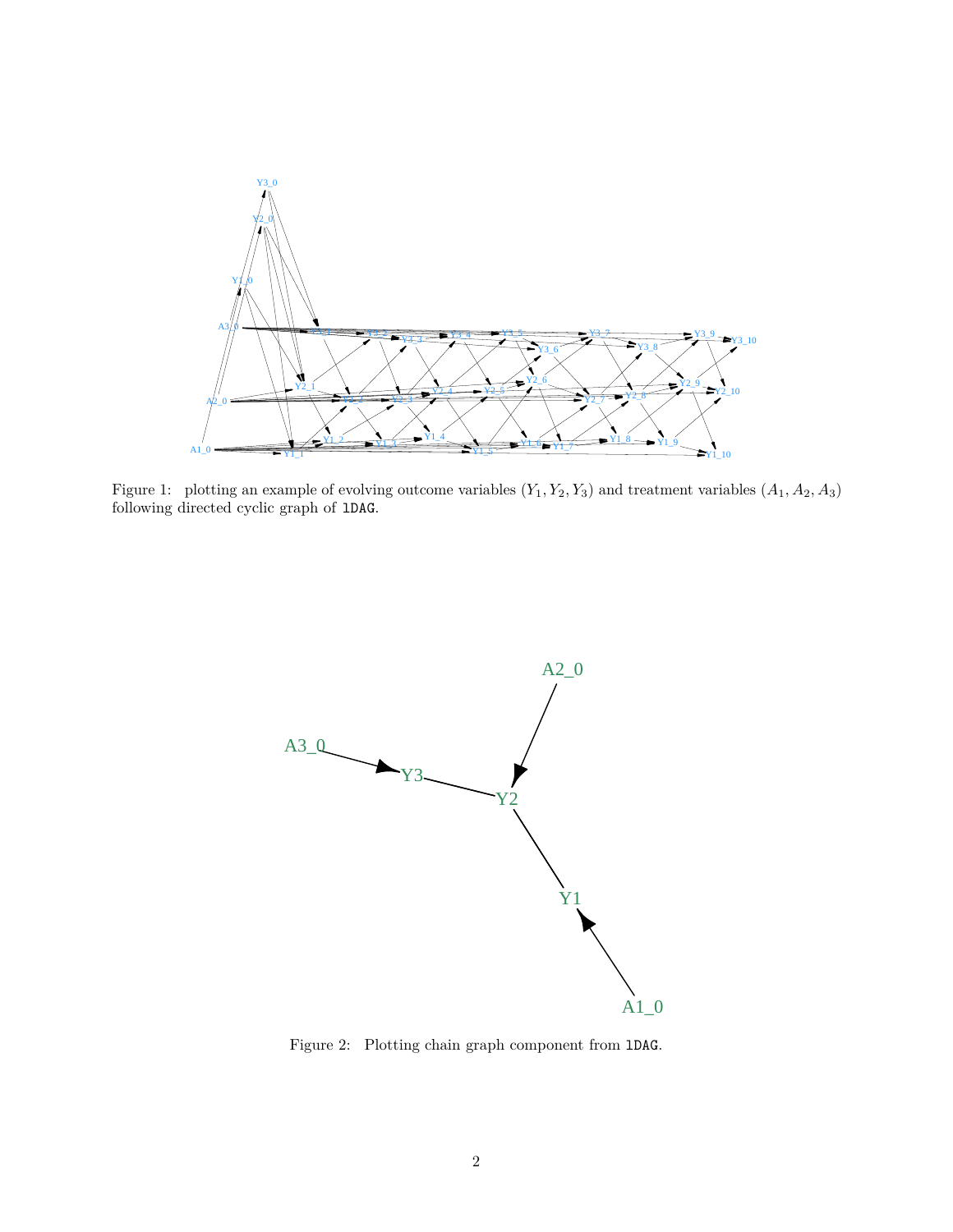the number of units and *n* is the number of independent observations. Depending on the contexts of your scenario, we can enter no confounders (Defaults to list  $C = NULL$ ), a  $m \times n$  matrix for list  $C$ , or a list of  $m \times n$  matrices for list C for which of each matrix stands for observations for one confounding factors (we later call them  $C1, C2, \ldots, Cq$ .

We provide a simple function simGibbs to generate binary  $(Y, A, C)$  from chain graph model under simple scenario, which requires additional structural information (weight.matrix, treat.matrix, and cov.matrix). Consider the following conditional log-linear model following chain graph model defined up-to two-way interaction effects:

$$
p(\mathbf{Y} = (y_1, y_2, ..., y_m) | \mathbf{A} = \mathbf{a}, \mathbf{C} = \mathbf{c}) = \frac{1}{Z} \exp \left\{ \sum_{i,j=1}^m w_{ij} y_i y_j + \sum_{i,j=1}^m k_{ij} a_i y_j + \sum_{i,j=1}^m h_{ij} c_i y_j \right\}
$$

A weight.matrix<sub>ij</sub>  $(w_{ij})$  indicates two-way interaction effects between  $Y_i$  and  $Y_j$  when  $i \neq j$  and main effect of each outcomes when  $i = j$ . Note that by the construction of chain graph model, weight.matrix should be symmetric. A treat.matrix<sub>ij</sub>  $(k_{ij})$  indicates a direct causal effect of  $A_i$  on  $Y_j$ ; a cov.matrix<sub>ij</sub>  $(h_{ij})$  indicates a direct causal effect of  $C_i$  on  $Y_j$ . By the definition, treat.matrix and cov.matrix are directional.

The following codes generate  $n = 100$  (n.gibbs  $\times$ n.sample =  $10 \times 10$ ) observations of  $m = 3$  (n.unit = 3) units assuming chain graph of  $Y_1 - Y_2 - Y_3$  and direct effect from  $A_i \to Y_i$  and  $C_i \to Y_i$  for  $i = 1, 2, 3$ .

```
library(netchain)
weight.matrix = matrix(c(0.5, 1, 0, 1, 0.3, 0.5, 0, 0.5, -0.5), 3, 3)
simes = simGibbs(n-unit = 3, n.gibbs = 10, n.sample = 10,weight.matrix,
               treat.matrix = 0.5*diag(3), cov.matrix= (-0.3)*diag(3) )
inputY = simobs$inputY
inputA = simobs$inputA
inputC = simobs$inputC
head(inputY)
#> [,1] [,2] [,3]
#> [1,] 1 1 1
#> [2,] 1 1 0
#> [3,] 1 1 0
#> [4,] 1 1 1
#> [5,] 1 1 1
#> [6,] 1 1 1
head(inputA)
#> [,1] [,2] [,3]
#> [1,] 0 1 0
#> [2,] 0 1 0
#> [3,] 0 1 0
#> [4,] 0 1 0
#> [5,] 0 1 0
#> [6,] 0 1 0
head(inputC)
#> [,1] [,2] [,3]
#> [1,] 0 1 1
#> [2,] 0 1 1
#> [3,] 0 1 1
#> [4,] 0 1 1
#> [5,] 0 1 1
#> [6,] 0 1 1
```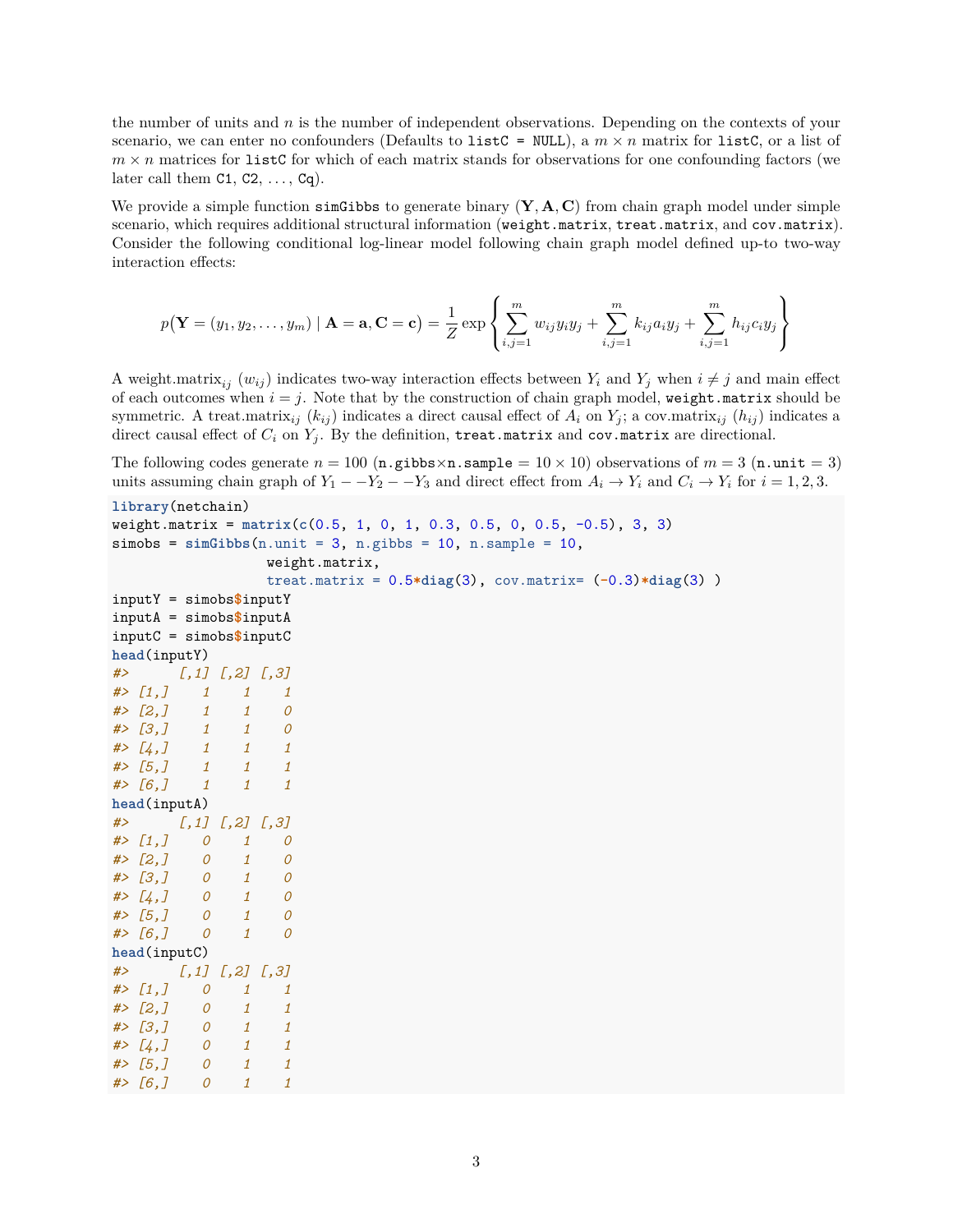#### **Input edge information**

With (outcomes, treatment, confounders)  $=$  (inputY, inputA, listC), we ultimately aim to calculate probability associated with counterfactual collective outcomes given a certain unit-specific treatment of length *m*, **a** (treatment):

$$
P(\mathbf{Y}(\mathbf{a})=\mathbf{y}).
$$

Depending on the form of target outcomes of **y**, targetoutcome may vary: in the above example of  $m = 3$ units, targetoucome =  $(1,0,0)$  indicates we want to calculate  $P(Y(\mathbf{a}) = (1,0,0))$ . If we want to calculate the probability of multiple outcomes, e.g. homogeneous (unanimous) outcomes of  $(0,0,0)$  or  $(1,1,1)$ , you can input a matrix targetoutcome =  $rbind(c(0,0,0))$ ,  $(1,1,1))$ . If you want to calculate the probability when only one unit has one, instead of listing all mutually exclustive, possible outcomes targetoutcome =  $rbind(c(1,0,0), c(0,1,0), c(0,0,1)),$  you can specify the number of one (or maximum value of inputY): targetoutcome = 1. The default is targetoutcome = "mean", which calculate  $E[Y] := E[(Y_1 + Y_2 + \ldots + Y_n)]$ *Yn*)*/n*].

Most tricky but important part is edge information (R.matrix, E.matrix, and edgeinfo), which determines the factors put in the conditional log-linear model.

A R.matrix is  $m \times m$  relational symmetric matrix where R.matrix<sub>ij</sub> = 1 indicates  $Y_i$  and  $Y_j$  are adjacent, meaning the existence of interactions of feedback between the two. A E.matrix a  $m \times m$  matrix where E.matrix<sub>ij</sub> indicates  $A_i$  has a direct causal effect on  $Y_j$ ; defaults to diagonal matrix, which indicates no interference. On the other hand, edgeinfo a list of matrix specifying additional directed edges (from confounders (specified in listC) or treatment (inputA) to the outcomes (inputY)) information. Assume that edgeinfo = list(mat1, mat2) where both mat1 and mat2 are matrices. For each matrix the first column specifies the types of variables that must involve outcome variable, "Y"; while "A" indicates treatment variable and "C" indicates confounder. If you input multiple confounders in listC as a list, "C1" indicates the first confounders, "C2" indicates the second, and so on. For each matrix the second column specifies an index for unit corresponding to the varaible in the first column. For example,

```
mat1 = rbind(c("Y", 1), c("A", 1), c("A", 2))
```
implies that  $A_1$  and  $A_2$  have a direct causal effect on  $Y_1$  and these two have a interaction effect; this will lead to three-way interaction term of  $Y_1$ ,  $A_1$ , and  $A_2$  in the conditional log-linear model. (In this case a direct effect of  $A_1$  on  $Y_1$  and  $A_2$  on  $Y_1$  should be also (manually) specified.)

```
\text{mat2} = \text{rbind}(c("Y", 1), c("C1", 1), c("C2", 1))
```
When you have multiple confounders and these confounders interactively have an effect on the outcomes, you can put edge information as mat2, which implies a direct effect of  $C_{11}$  and  $C_{21}$  on  $Y_1$  but these effects are dependent each other. (In this case, you should include  $rbind(c("Y", 1), c("C1", 1))$  and  $rbind(c("Y", 1))$ 1), c("C2", 1) ) in edgeinfo manually.)

#### **Counterfactual outcomes**

With those observations and edge information, the next step is to infer parameters in the conditional log-linear models, and with those parameters we generate counterfactual outcomes using Gibbs sampling. Gibbs sampling requires given treatment assignment, the number of independent Gibbs samplings (n.gibbs), the number of samples per each iteration  $(n \cdot \text{sample})$ , and the number of burn-in samples  $(n \cdot \text{burn})$  per each iteration.

```
set.seed(1234)
library(netchain)
weight.matrix = matrix(c(0.5, 1, 0, 1, 0.3, 0.5, 0, 0.5, -0.5), 3, 3)
simobs = simGibbs(n-unit = 3, n.gibbs = 10, n.sample = 10,weight.matrix,
```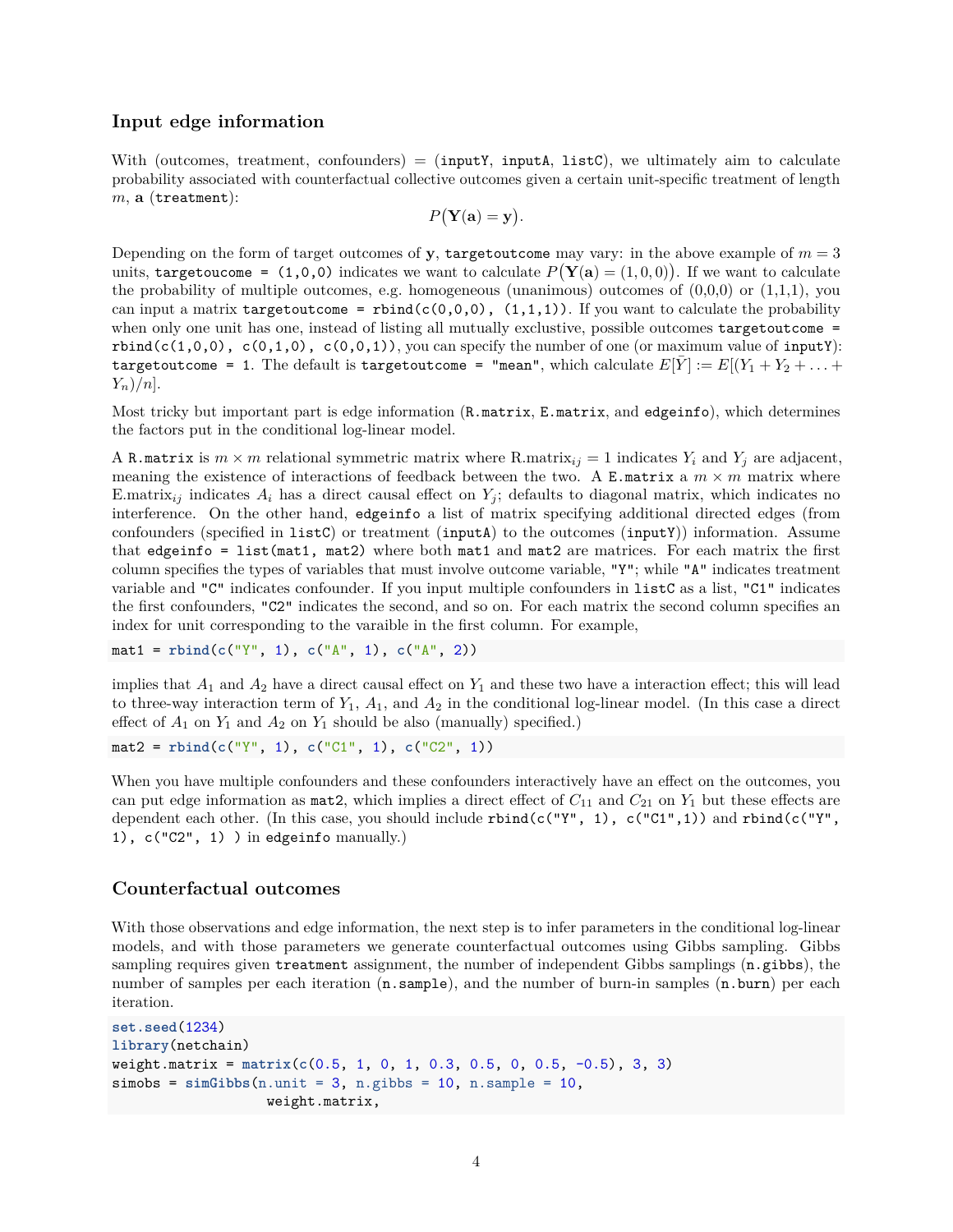```
treat.matrix = 0.5*diag(3), cov.matrix= (-0.3)*diag(3) )
inputY = simobs$inputY
inputA = simobs$inputA
inputC = simobs$inputC
R.matrix = ifelse(weight.matrix==0, 0, 1)
diag(R.matrix) = 0result = chain.causal.multi(targetoutcome = "mean", treatment = <math>c(1,0,0)</math>,inputY, inputA, listC = inputC, R.matrix = R.matrix, E.matrix = diag(3),
edgeinfo = list(rbind(c("Y", 1), c("C", 1)), rbind(c("Y", 2), c("C", 2)),
rbind(c("Y", 3), c("C", 3))), n.obs = 1000, n.burn = 100)
print(result)
#> $causalprob
#> [1] 0.5854467
#>
#> $n.par
#> [1] 11
#>
#> $par.est
#> [1] 2.5175370 -0.2081631 -0.4115525 1.4919613 0.5595840 0.1569165
#> [7] 1.4209752 1.4663121 -3.1785419 -1.1046469 -0.8115134
```
From the results above, when  $\mathbf{a} = (1,0,0), E[Y(\mathbf{a})]$  is around 0.59.

#### **Approximate DAG process**

Using sim function provided in R package simcausal, we can generate simulated data following specified DAG (e.g. 1DAG from Figure [1\)](#page-1-0). From the above example where we define DAG object of 1DAG, we generate sample.size = 1000 observations to examine the performance of chain.causal.multi function to infer counterfactual outcomes  $({Y_1}(\mathbf{a}), {Y_2}(\mathbf{a}), {Y_3}(\mathbf{a})\})$  under specific treatment assignment of  $\mathbf{a} = (1,0,1)$ . Using set.targetE and eval.target functions from simcausal, we can derive (approximate) counterfactual outcomes under  $\mathbf{a} = (1, 0, 1)$  by generating 10000 counterfactual outcomes.

```
sample.size <- 1000
simcausaldat <- \sin(DAG = IDAG, n = sample.size, rndseed = 1234)#> simulating observed dataset from the DAG object
treatments <- c(1, 0, 1) # treatment assignment
act_{\text{theta}} < -c(\text{node}("A1", t = 0, \text{distr} = "rbern", \text{prob} = \text{alpha}),node("A2", t = 0, distr = "rbern", prob = beta),node("A3", t = 0, distr = "rbern", prob = gamma))
lDAG <- lDAG + action("all_theta101", nodes = act_theta,
                       alpha = treatments[1], beta = treatments[2], gamma = treatments[3])Y1_treat101 \leq set.targetE(DAG = 1DAG, outcome = "Y1", t = t.end,
                         param = "all\_theta101")Y2_treat101 <- set.targetE(DAG = 1DAG, outcome = "Y2", t = t.end,
                            param = "all_theta101")
Y3 treat101 \leq set.targetE(DAG = lDAG, outcome = "Y3", t = t.end,
                            param = "all_theta101")
results1 <- eval.target(Y1_treat101, n = 10000, verbose = FALSE)$res
results2 <- eval.target(Y2_treat101, n = 10000, verbose = FALSE)$res
```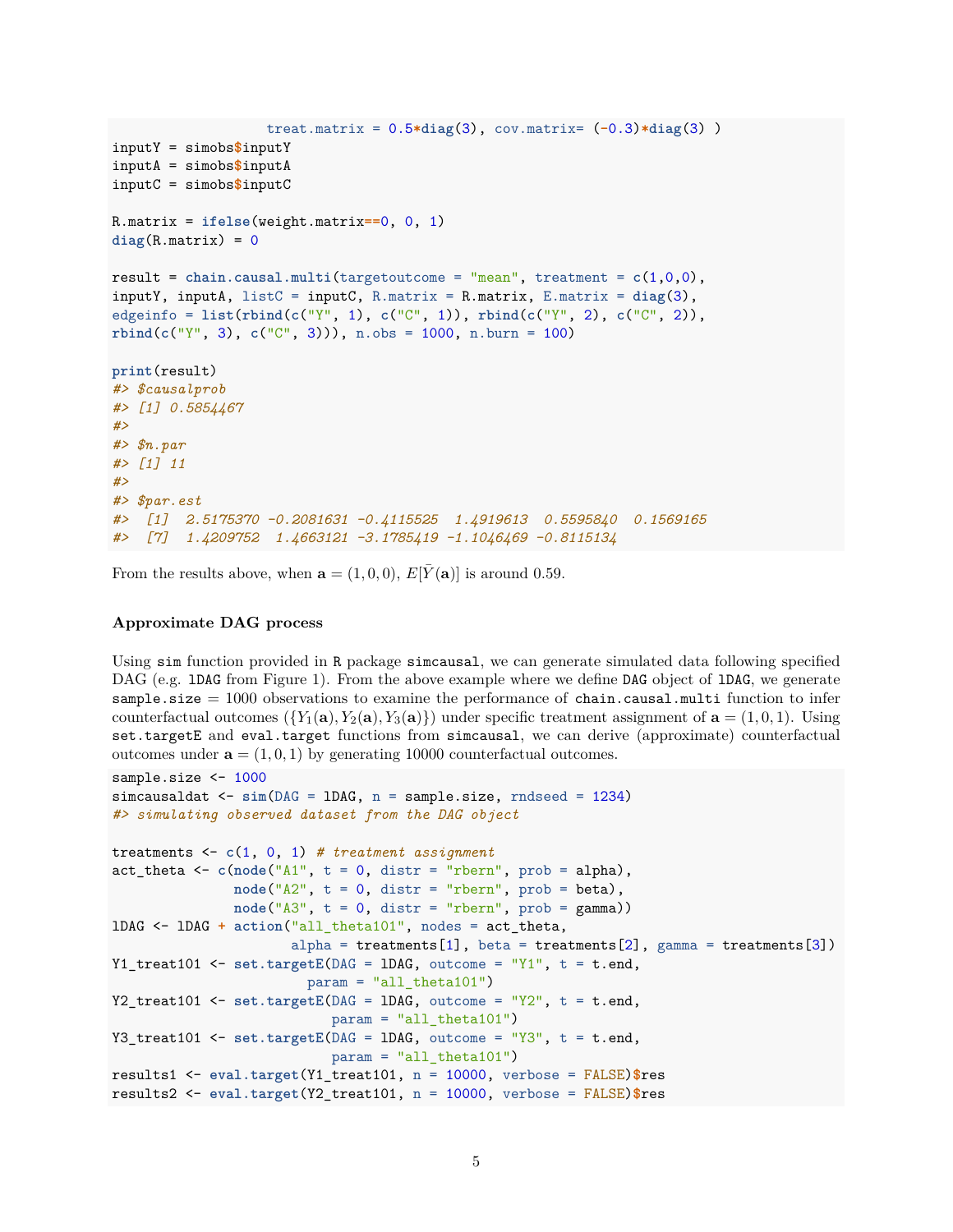```
results3 <- eval.target(Y3_treat101, n = 10000, verbose = FALSE)$res
print(c(results1, results2, results3))
#> Mean_Y1_20 Mean_Y2_20 Mean_Y3_20
#> 0.8954 0.5394 0.3164
```
Those numbers above illustrate the (approximate) true counterfactual outcomes  ${Y_1(\mathbf{a}), Y_2(\mathbf{a}), Y_3(\mathbf{a})}$  under  $\mathbf{a} = (1, 0, 1)$ . From the below, we illustrate how chain.causal.multi esimates individual counterfactual outcomes as well as collective counterfactual outcomes when outcomes at the final stage  $({Y_1^{t=20}, Y_2^{t=20}, Y_3^{t=20}})$ are only available among time-evolving outcomes. Inference on single counterfactual outcome can be easily done by specifying targetoutcome as a matrix of which rows contain all possible combinations where  $Y_1 = 1$ .

```
library(gtools)
dat <- cbind(simcausaldat$A1_0, simcausaldat$A2_0, simcausaldat$A3_0,
              simcausaldat$Y1_20, simcausaldat$Y2_20, simcausaldat$Y3_20)
colnames(dat) <- c("A1", "A2", "A3", "Y1", "Y2", "Y3")
dat <- as.data.frame(dat)
R.matrix <- matrix(c(0, 1, 0, 1, 0, 1, 0, 1, 0), 3, 3)
permat <- permutations(2, 3, c(0,1), repeats.allow = T)
marginalY1 <- permat[which(permat[,1] == 1),]
print(marginalY1) ## note that values in the first column (Y1) are all 1.
#> [,1] [,2] [,3]
#> [1,] 1 0 0
#> [2,] 1 0 1
#> [3,] 1 1 0
#> [4,] 1 1 1
result.chain1 <- chain.causal.multi(targetoutcome = marginalY1,
                                  treatment = treatments,
                                  inputY = cbind(dat$Y1, dat$Y2, dat$Y3),
                                  inputA = cbind(dat$A1, dat$A2, dat$A3),
                                  listC = NULL, R.matrix = R.matrix,E.matrix = diag(3), edgeinfo = NULL,
                                  n.obs = 500, n.burn = 100)$causalprob
print(c(true = results1, estimate = result.chain1))
#> true.Mean_Y1_20 estimate
#> 0.89540 0.90867
```
Likewise we also estimate  $Y_2(\mathbf{a})$  and  $Y_3(\mathbf{a})$  by replacing targetoutcome matrix.

```
# Print out the results of Y_{2}(a) and Y_{3}(a)
print(c(true = results2, estimate = result.chain2))
#> true.Mean_Y2_20 estimate
#> 0.53940 0.51747
print(c(true = results3, estimate = result.chain3))
#> true.Mean_Y3_20 estimate
#> 0.316400 0.349734
```
We have observed that bias decreases and coverage rate increases as the number of simulated data (sample.size) increases.

#### **Identifying influential units**

A function causal.influence takes the same input as chain.causal.multi except that a specific treatment is replaced by Avalues that will eventually generate a set of treatment assignments that treat (Avalues  $=$ 1) one unit while controlling (Avalues  $= 0$ ) all the others. In this way, causal.influence evaluates the